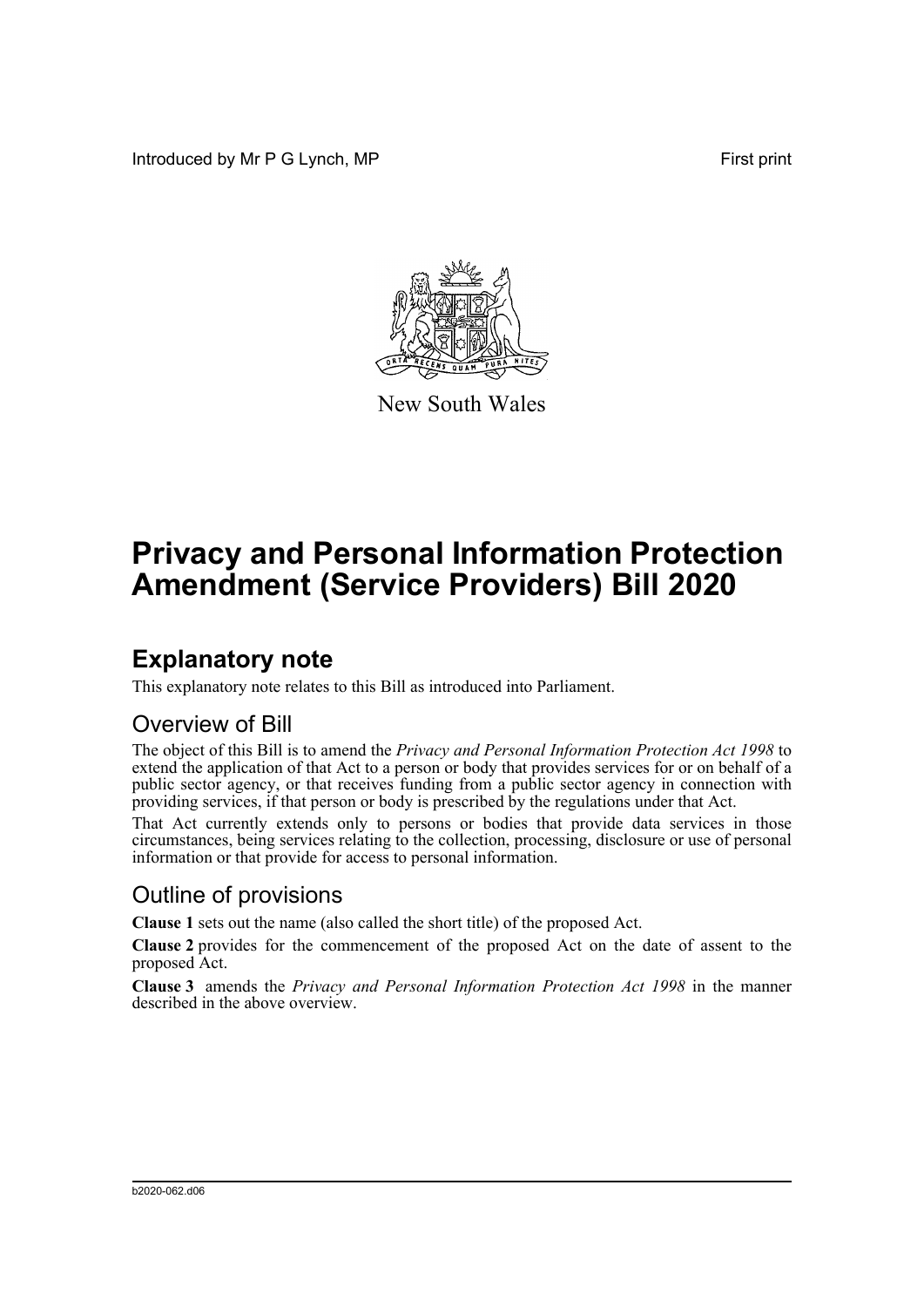Introduced by Mr P G Lynch, MP First print

Page



New South Wales

# **Privacy and Personal Information Protection Amendment (Service Providers) Bill 2020**

### **Contents**

|   |                                                                             | rage. |
|---|-----------------------------------------------------------------------------|-------|
|   | Name of Act                                                                 |       |
|   | Commencement                                                                |       |
| 3 | Amendment of Privacy and Personal Information Protection Act 1998<br>No 133 |       |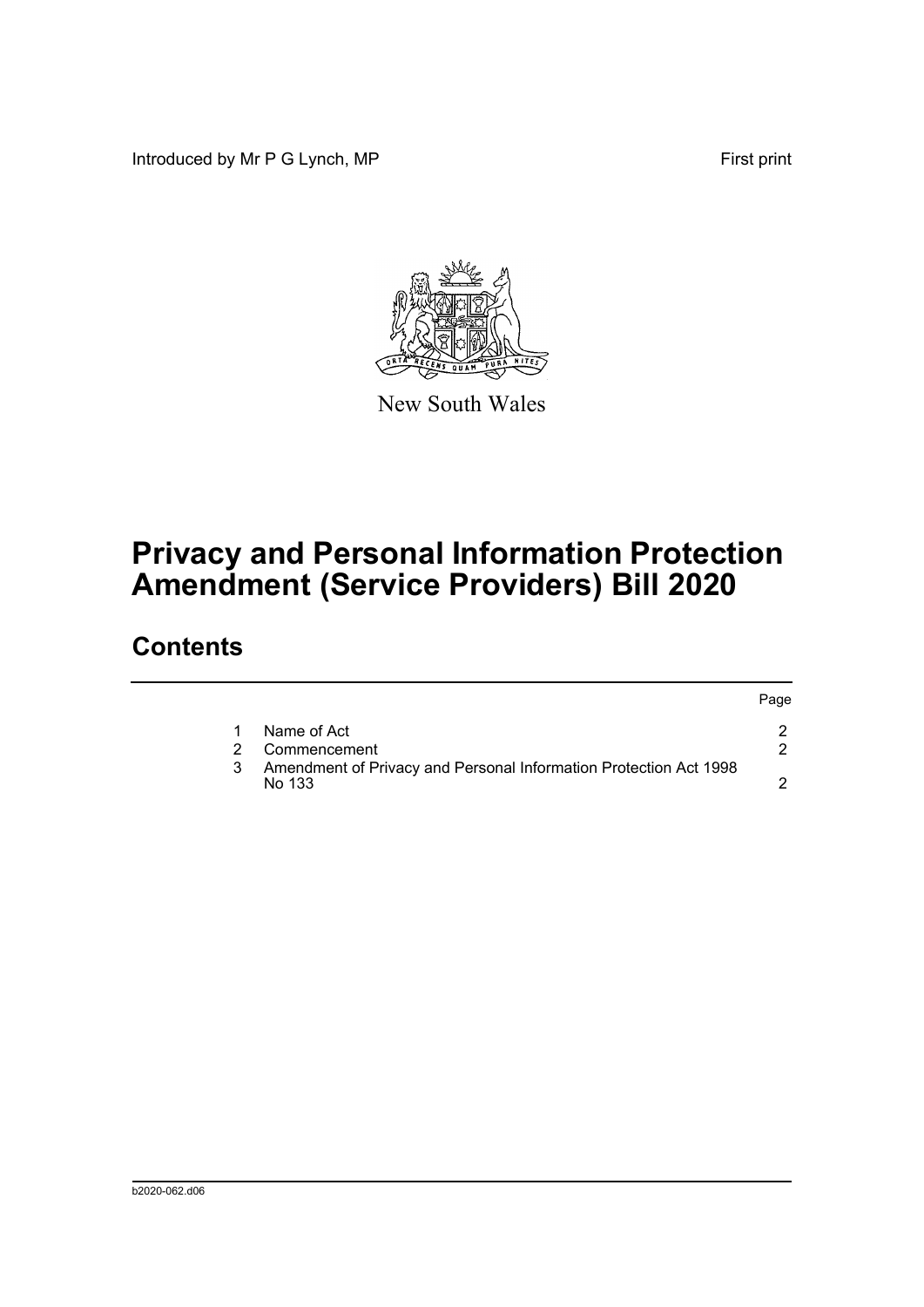

New South Wales

## **Privacy and Personal Information Protection Amendment (Service Providers) Bill 2020**

No , 2020

#### **A Bill for**

An Act to amend the *Privacy and Personal Information Protection Act 1998* to extend the application of that Act to persons and bodies that provide services for or on behalf of public sector agencies.